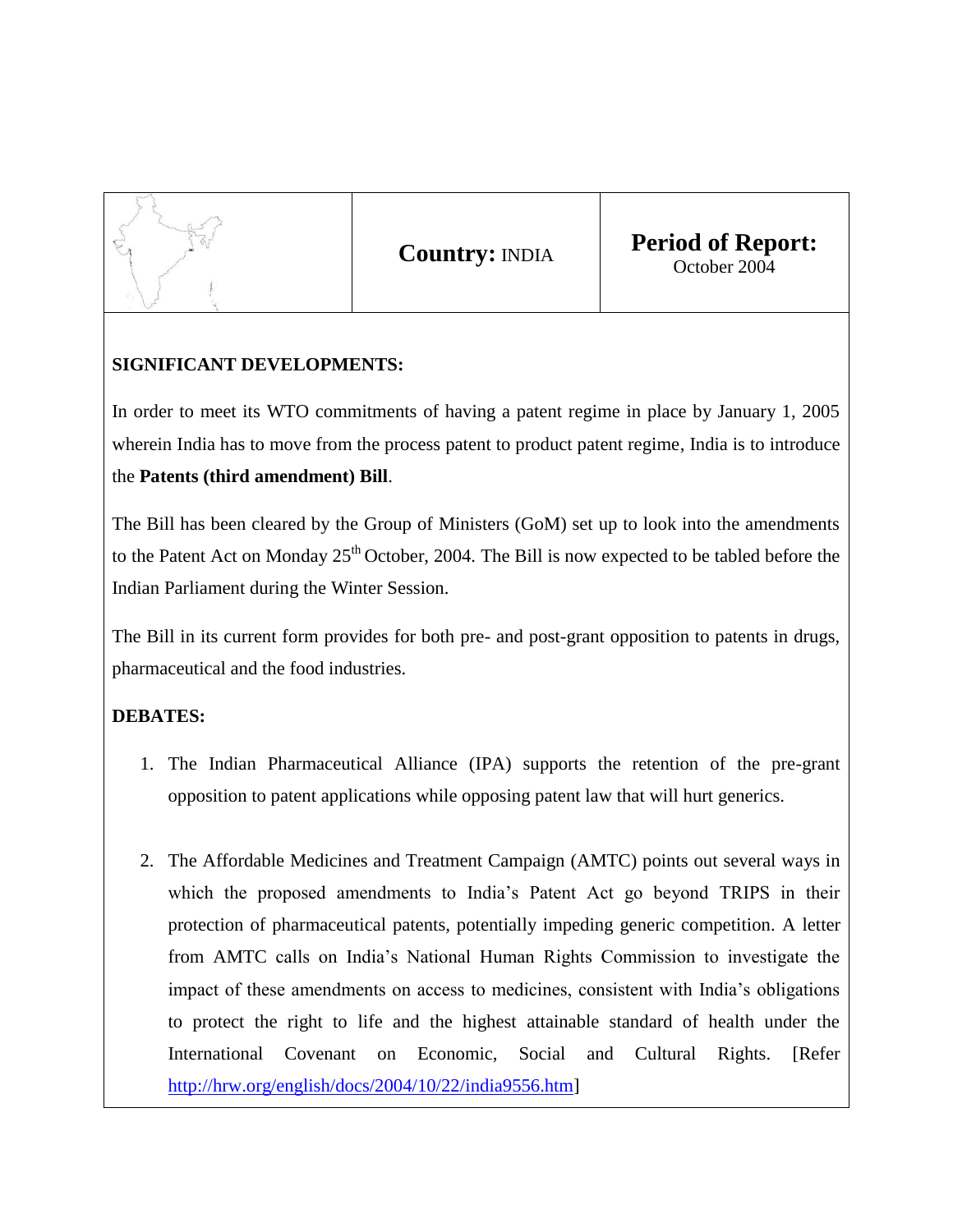3. The Left Parties in the ruling coalition UPA Government oppose promulgation of the Bill for introducing a new patent regime.



## **SIGNIFICANT DEVELOPMENTS:**

- 1. Accession by the Islamic Republic of Pakistan to the Paris Convention for the Protection of Industrial Property on April 22<sup>nd</sup>, 2004. The Paris Convention as revised entered into force on July 22, 2004.
- 2. On July 22, 2004, the Islamic Republic of Pakistan also became a member of the International Union for the Protection of Industrial Property ("Paris Union"), founded by the Paris Convention.
- 3. Patents Rules 2003 relating to Patents Ordinance 2000 (As Amended by Patents (Amendments) Ordinance, 2002) have been issued and published in the Official Gazette of Pakistan on December 31, 2003.